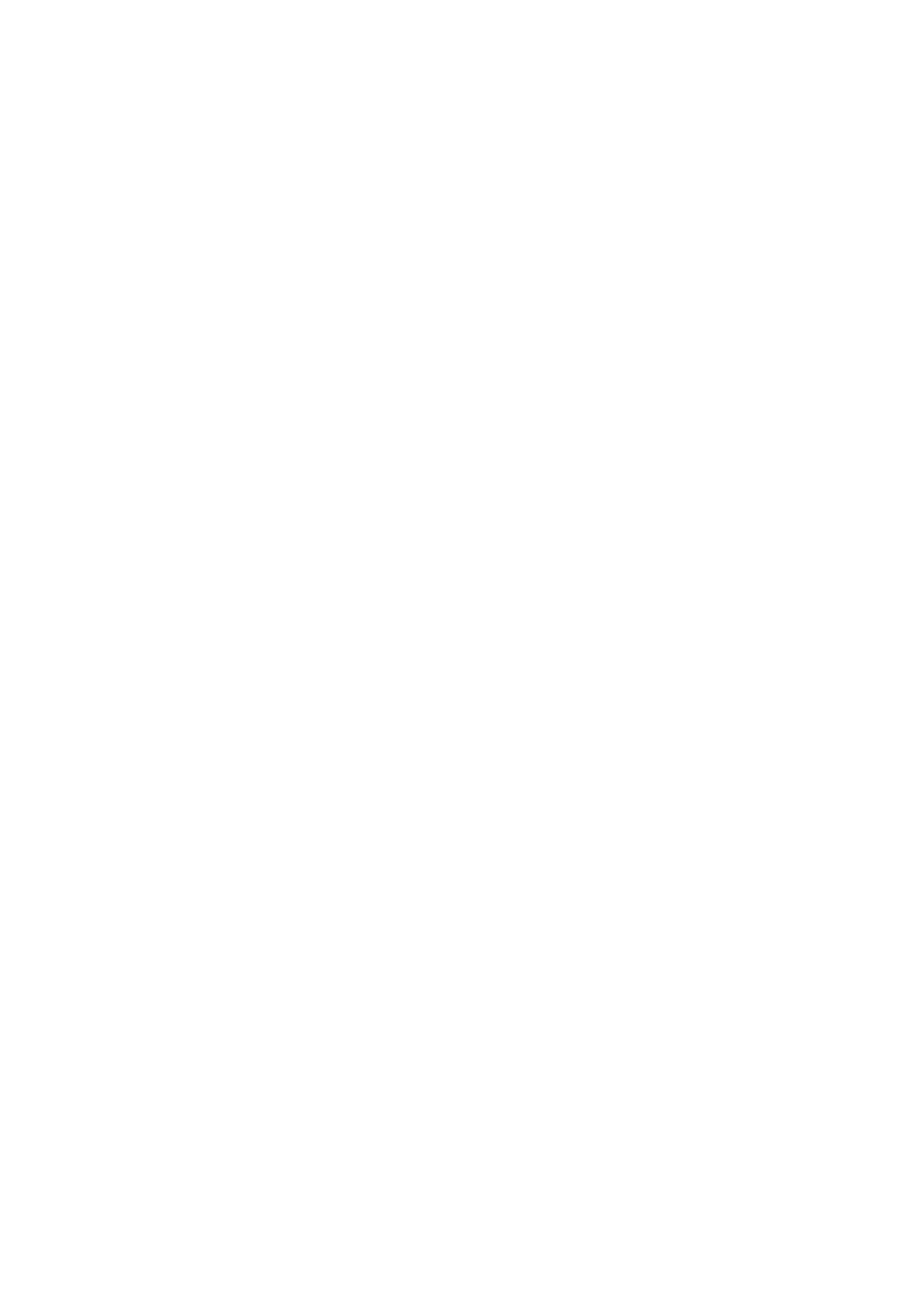### **INTRODUCTION**

1. The Contracting Parties to the Convention for the Protection of the Mediterranean Sea against pollution and its related protocols, included among their priority targets for the period 1985-1995 the protection of marine endangered species (Genoa Declaration, 1985).

2. When the Genoa Declaration in which these priority targets were included was adopted, the monk seal and the sea turtles were mentioned as examples of endangered marine species in the Mediterranean. Action plans for these species were adopted in 1987 and in 1989.

3. There is now clear evidence that some cetacean populations in the Mediterranean Sea Area are also endangered. Consequently, measures to enhance their protection should be considered a priority within the Mediterranean Action Plan.

4. Many important aspects of cetacean biology, behaviour, range and habitats in the Mediterranean are poorly known, but the actual degradation of the populations is such that action plan can no longer be postponed, in line with the precautionary principle adopted by the Contracting Parties in 1989. Using the available information, it is possible to prepare an Action Plan for the conservation of Mediterranean cetaceans. This Plan will be adjusted, as necessary, when more information becomes available.

5. Concrete protection measures, co-ordinated programmes for scientific research and public awareness campaigns can ensure the survival and assist in the recovery of cetacean populations.

6. Effective and durable cetacean protection in the Mediterranean Sea Are implies the cooperation with existing programmes and plans, such as:

• at the international level: the global conventions regarding the protection of the marine environment (in particular the 1973/78 MARPOL Convention and London Dumping Convention), the conventions on endangered species [i.e. UNEP Global Plan of Action for Conservation of Marine Mammals, adopted in 1984, the Bonn Convention on the Conservation of Migratory Species of Wild Animals and CITES (Washington Convention)] and fisheries management plans.

Furthermore, considering the relevant work carried out within the framework of the International Whaling Commission (IWC), the Contracting Parties agree to address an appeal to the IWC to designate the Mediterranean Sea Area as a Whale sanctuary;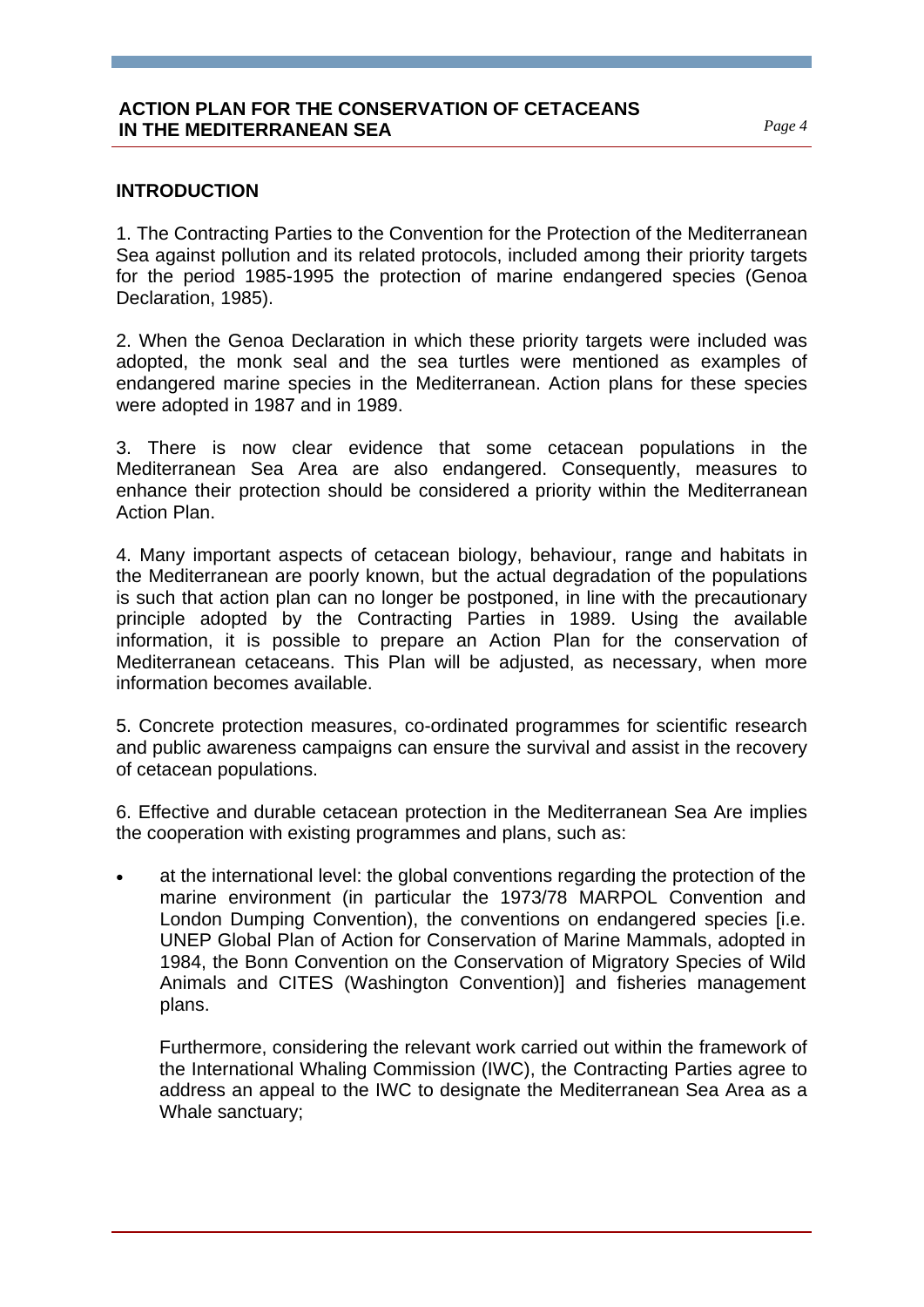- at the regional level: all relevant regional agreements (in particular FAO General Fishery Council for the Mediterranean, FAO/GFCM and the Bern Convention on the Conservation of European Wildlife and Natural Habitats);
- at the national level: the measures adopted, or to be adopted, by the Mediterranean States.
- 7. The most serious threats to cetaceans are :
	- taking, defined as to harass, hunt, capture of kill or attempt to harass, hunt, capture of kill any cetaceans;
	- pollution, as defined by the Convention for the Protection of the Mediterranean Sea against Pollution;
	- reduction or depletion of food resources:
	- incidental catches in fishing gear;
	- degradation and disturbances of habitats caused by other factors.

8. This Action Plan for conservation of cetaceans in the Mediterranean Sea Are outlines objectives, priority actions, and co-ordinating structures. These different components are mutually reinforcing and must be taken together to have the best chance of success.

# **OBJECTIVES**

9. The objectives of this Action Plan are:

- a) Protection and conservation of cetacean habitats including feeding, breeding and calving grounds, without however, being restricted to these aspects.
- b) Protection, conservation and the recovery of cetacean populations in the Mediterranean Sea Area.

# **PRIORITIES**

10. The following general priorities are recommended:

- prohibition of deliberate taking;
- prevention and elimination of pollution;
- elimination of incidental catches in fishing gear;
- prevention of over-exploitation of fishery resources;
- protection of feeding, breeding and calving grounds;
- monitoring, research and data collection and dissemination with regard to biology, behaviour, range and habitats of cetaceans;
- educational activities aimed at the public at large and fishermen.

*Page 5*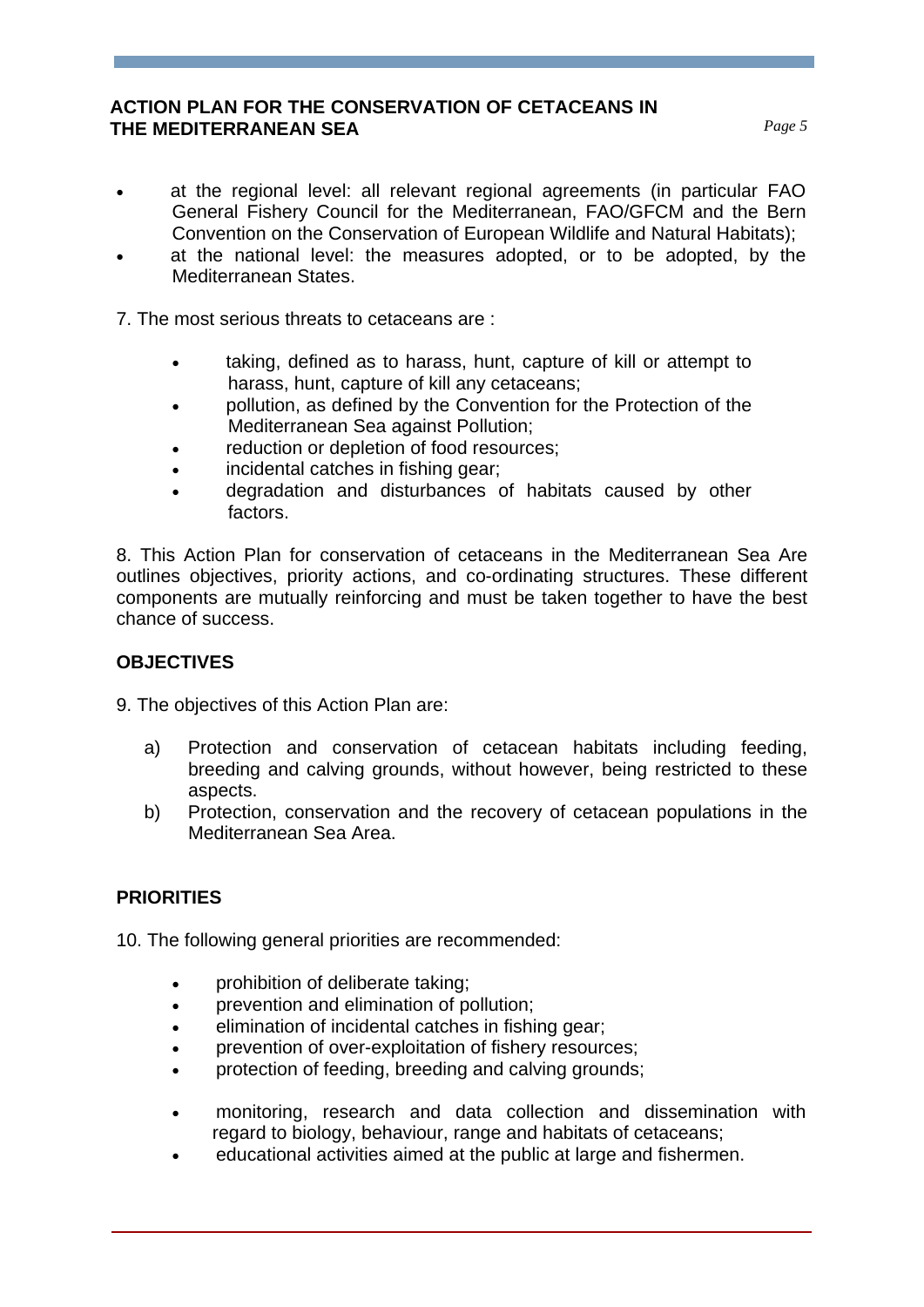*Page 6* 

# **OBLIGATIONS**

11. The Contracting Parties shall take all the necessary measures to ensure a favourable conservation status for cetaceans by protecting them and their habitats from induced and cumulative effects resulting directly or indirectly from activities under national jurisdiction or control.

Such measures should include:

- the prohibition of any deliberate taking of cetaceans as well as ensuring enforcement of existing laws;
- the adoption of fishery policies that avoid the adverse effects of fisheries on the conservation status of cetaceans in the Mediterranean Sea Area.
- the regulation of fishing gear and practices in order to eliminate by-catches and to prevent fishing gear from being lost or discarded at sea;
- a ban on the use of large-scale driftnets:
- the safe release of any cetaceans incidentally caught in fishing gear;
- the adoption of national and regional strategies to phase-out the discharge of toxic compounds in the Mediterranean Sea Area, giving priority to those substances contained in the black and grey lists of the Protocol for the Protection of the Mediterranean Sea Against Pollution from Land-Based Sources;
- the establishment of port reception facilities for the collection of ship generated garbage and of bilge and ballast waters;
- the development of scientific research and monitoring, using non-destructive and non-invasive procedures in order to :
	- a) assess the status, dynamic and seasonal movements of the populations concerned
	- b) identify present and potential threats to the various species
	- c) make full use of the information that becomes available by establishing an efficient system for reporting by-catches and stranded specimens and carry out full autopsies in order to collect issues for further studies and reveal possible cause of death, with special regard to contaminant loads, stomach contents, disease incidents and any physiological anatomical abnormalities.
- the creation of a network of marine protected areas, including feeding, breeding and calving grounds for cetaceans;
- the development of widespread campaigns to increase public and fishermen awareness to support the conservation measures and to encourage the establishment of voluntary observer programmes to report sightings and strandings.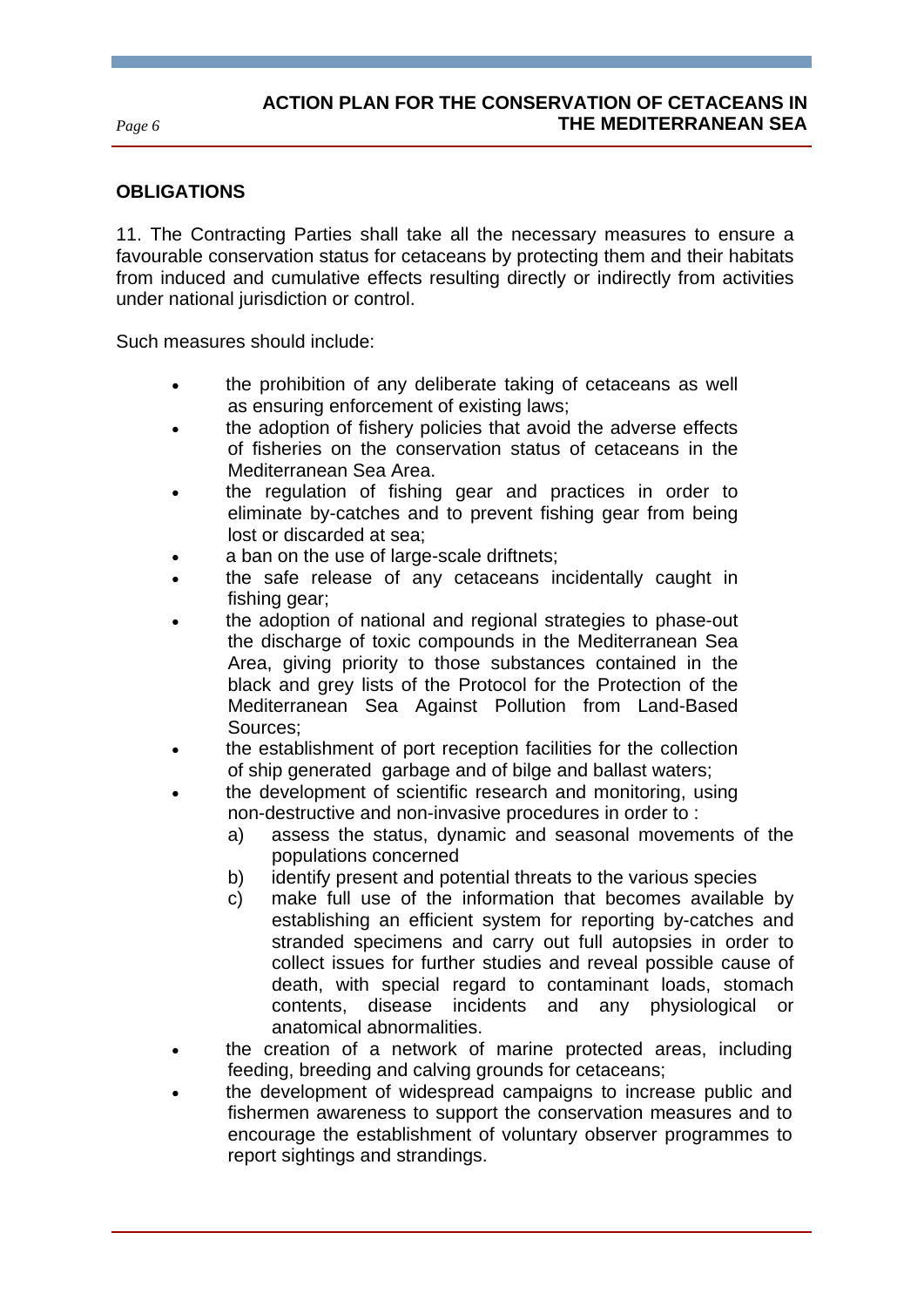- the conservation status will be taken as "favourable" when:
- population dynamic data indicate that cetaceans in the Mediterranean Sea Area are maintaining themselves on a longterm basis as a viable component of the ecosystem;
- the range of cetaceans in the Mediterranean Sea Area is neither currently being reduced, nor is likely to be reduced on a long-term basis.
- there is, and will be in the foreseeable future, sufficient habitats in the Mediterranean Sea Area to maintain cetaceans on a long-term basis.

12. The Contracting Parties shall apply the conservation measures prescribed in this Action Plan and co-operate closely to achieve and maintain a favourable conservation status for cetaceans.

# **CO-ORDINATING STRUCTURE**

13. It is necessary to co-ordinate the activities envisaged in this Action Plan. It is considered that the Specially Protected Areas/Regional Activity Centre (SPA/RAC) of the Mediterranean Action Plan is the most appropriate centre for this coordination in co-operation with other bodies concerned.

14. Its major function will be :

- a) collect and evaluate data relating to the conservation status of cetaceans in the Mediterranean Sea Area;
- b) disseminate and exchange information;
- c) assist and/or organise expert meetings on specific topics regarding cetaceans in the Mediterranean Sea Area;
- d) contribute to the identification, selection and establishment of marine protected areas for cetaceans;
- e) prepare recommendations for the Contracting Parties aimed at the protection and Conservation of cetaceans in the Mediterranean Sea Area as well as a timetable and financial proposals for their implementation;
- f) organize training courses in this field.

15. The conservation status of cetaceans in the Mediterranean Sea Area, the content of this Action Plan and its implementation shall be reviewed every four years.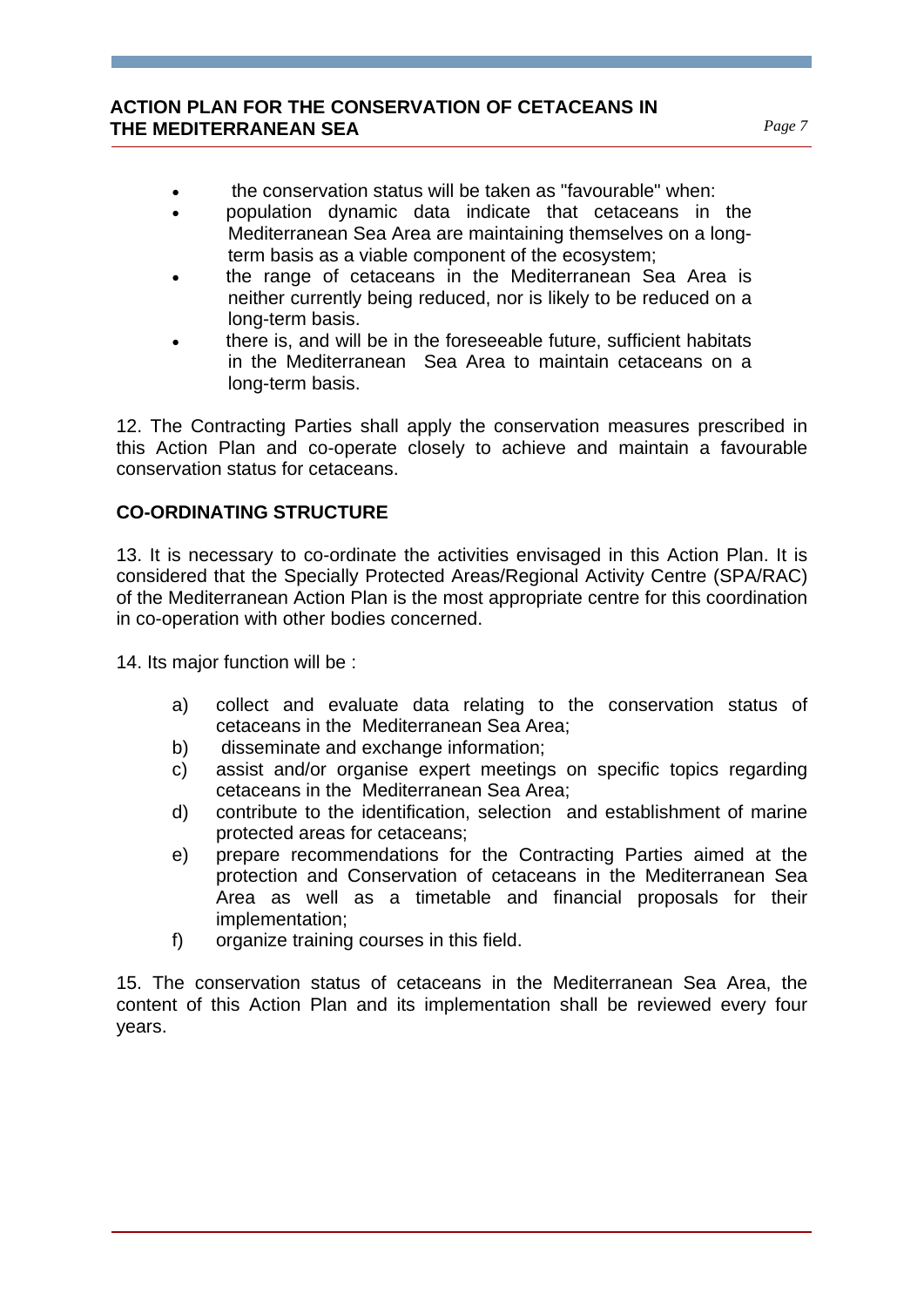# **Document Title THE MEDITERRANEAN SEAACTION PLAN FOR THE CONSERVATION OF CETACEANS IN**

*Page 8* 

### **APPENDIX**

# Additional Points for the Implementation of the Action Plan for the Conservation of Cetaceans in the Mediterranean Sea

In conformity with the mandate given by the Seventh ordinary Meeting of the Contracting Parties to the Convention for the Protection of the Mediterranean Sea against Pollution and its related protocols (Cairo, 8-11 October 1991), at their Second Meeting held in Athens from 26-30 October 1992, the National Focal Points for Specially Protected Areas adopted the following additional points for the implementation of the Action Plan for the Protection of Cetaceans in the Mediterranean:

The Contracting Parties will assess, where they exist, their national policies concerning the conservation of cetaceans and prepare within one year an evaluation document for their implementation at the national level and communicate that document to the Secretariat.

Furthermore, the Contracting parties will undertake the following actions:

### **LEGISLATION**

if they have not already done so, to adopt and implement legislation within a period of two years:

- to prohibit the deliberate taking of cetaceans;
- to prohibit any boat from having on board or fishing with one or more drift nets of a total or individual length exceeding 2.5 kilometres;
- to prohibit the discarding of nets or other fishing hear at sea;
- to provide for the safe release of cetaceans accidentally caught;

and to identify and assess other threats to cetaceans, in particular, pollution, fishing practices and techniques which have an important negative effect on cetaceans and, when they have been identified, to formulate appropriate legislation to deal with them as soon as possible.

### **MANAGEMENT**

In connection with the management necessary for the conservation of cetaceans, the Contracting Parties agreed to: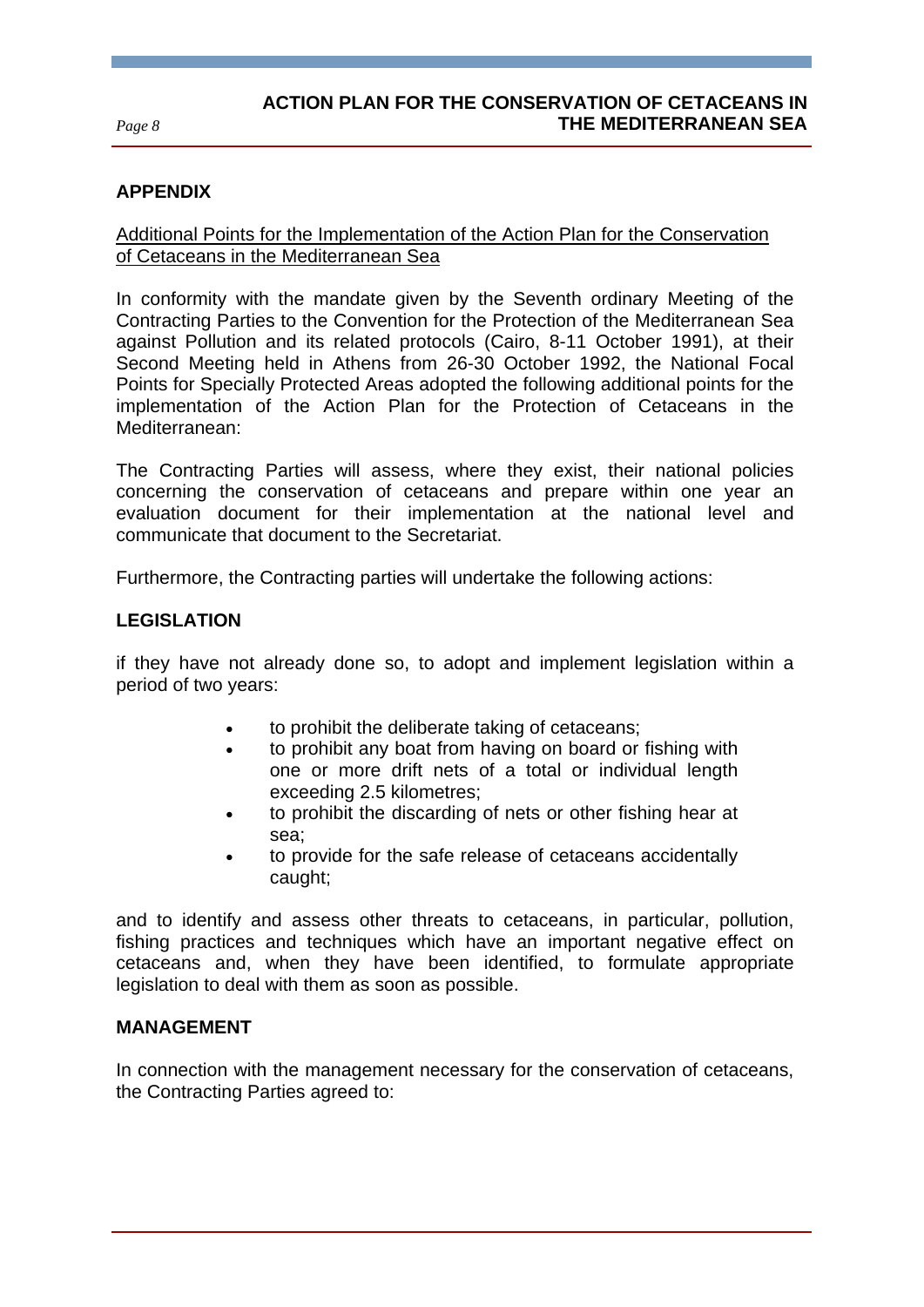### Fisheries policy

**- request** the competent organization, inter alia the General Council for Mediterranean Fisheries of FAO, to develop policies that will avoid the negative impacts of fishing on cetaceans in the Mediterranean Sea;

### Creation of protected areas

**- promote**, in cooperation with RAC/SPA and other relevant bodies, the creation of a network of protected areas and marine sanctuaries covering sites where cetaceans live;

### Research

**- develop** research so as to assess the status and biology of cetaceans, identify potential threats to them and develop appropriate alternative fishing methods and other practices to deal with those threats;

#### Technical capacity

- in cooperation with appropriate organizations, **strengthen** the capacity of countries in the field of experts (training) and financial and technical means;

### Promotion of awareness/education

**- prepare** and disseminate documents individually or within the framework of RAC/ SPA to promote awareness and information among the "target" public in cooperation with the Marine Mammals Action Plan (UNEP-OCA/PAC).

### **GROUP OF EXPERTS**

 In order to assist with the implementation of the above proposals, it is recommended that, whenever necessary, the RAC/SPA should convene an ad hoc group of experts from the Mediterranean countries to be attended as well by representatives of the following bodies and organizations inter alia:

### -RAC/SPA

-Bonn Convention

-Bern Convention

-International Maritime Organization

-Commission of the European Communities

-General Council of Mediterranean Fisheries (GFCM, FAO)

-International Commission for the Scientific Exploration of the Mediterranean

-RAMOGE

-NGOs active in this field

The role of the Group of Experts would be to provide specific scientific advice to RAC/SPA with a view to efficient implementation of the Action Plan for the Conservation of Cetaceans in the Mediterranean Sea.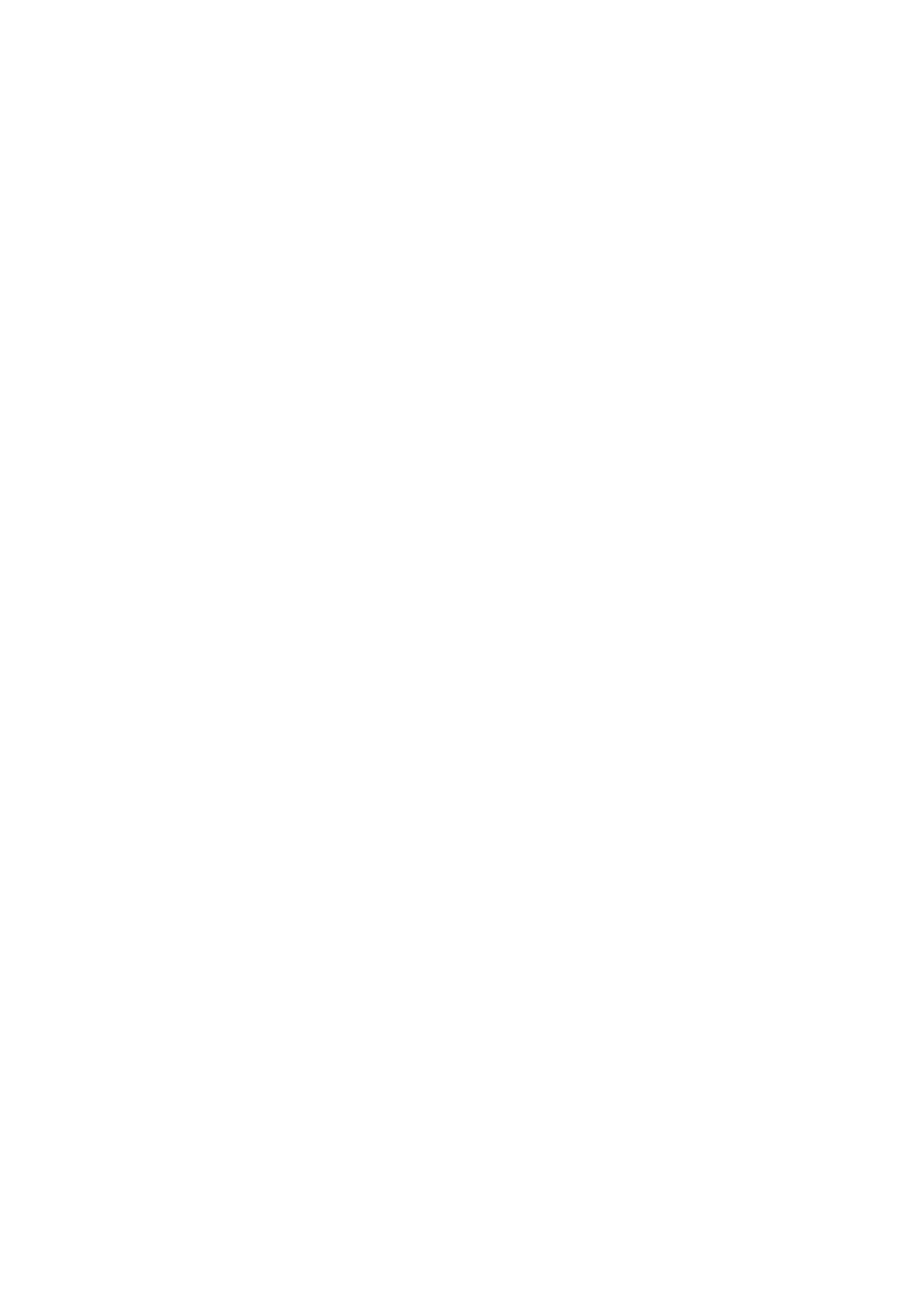# **INTRODUCTION**

1. Les Parties Contractantes à la Convention pour la Protection de la mer Méditerranée contre la Pollution et aux Protocoles y relatifs ont retenu parmi leurs objectifs prioritaires pour la période 1985-1995 la protection des espèces marines menaces (Déclaration de Gênes, 1985).

2. Quand la Déclaration de Gênes énonçant ces objectifs prioritaires a été adoptée, le phoque moine et les tortues marines ont été cités comme exemples d'espèces marines menacées en Méditerranée. Les plans d'action concernant ces espèces ont été adoptés en 1987 et 1989.

3. Il est à présent clairement démontré que certaines populations de cétacés de la zone de la mer Méditerranée sont elles aussi menacées. Par conséquent, des mesures visant à renforcer leur protection doivent être tenues pour l'une des priorités du Plan d'Action pour la Méditerranée.

4. Bien des aspects importants de la biologie, du comportement, de l'aire de répartition et des habitats des cétacés en Méditerranée restent mal élucidés, mais le dépérissement actuel des populations et tel qu'il n'est plus possible de différer davantage la prise de mesures, conformément au principe de l'approche de précaution adopté par les Parties Contractantes en 1989. Sur la base des informations disponibles, il est possible d'établir un Plan d'Action pour la Conservation des Cétacés de Méditerranée. Ce plan sera adapté, le cas échéant, si des informations supplémentaires deviennent disponibles.

5. Des mesures concrètes de protection, des programmes coordonnés de recherche scientifique et des campagnes de sensibilisation du public peuvent garantir la survie des populations de cétacés et contribuer à leur reconstitution. 6. Une protection efficace et durable des cétacés dans la zone de la mer Méditerranée présuppose une coopération avec les programmes et les plans existants, à savoir par exemple:

• au niveau international: les conventions mondiales concernant la protection du milieu marin (notamment la Convention MARPOL 1973/78 et la Convention de Londres sur l'immersion), les conventions sur les espèces menacées [par ex.; le Plan d'action global pour la conservation des mammifères marins du PNUE, adopté en 1984, la Convention de Bonn sur la conservation des espèces migratrices d'animaux sauvages, la Convention de Washington sur le commerce international des espèces de faune et de flore menacées d'extinction (CITES)] et les plans de gestion des pêches.

 En outre, en tenant compte du travail effectué dans le cadre de la Commission internationale de la pêche à la baleine (IWC), les Parties Contractantes conviennent d'adresser un appel à l'IWC pour que la zone de la mer Méditerranée soit désignée comme sanctuaire pour les cétacés.

• au niveau régional: tous les accords régionaux conclus dans ce domaine (en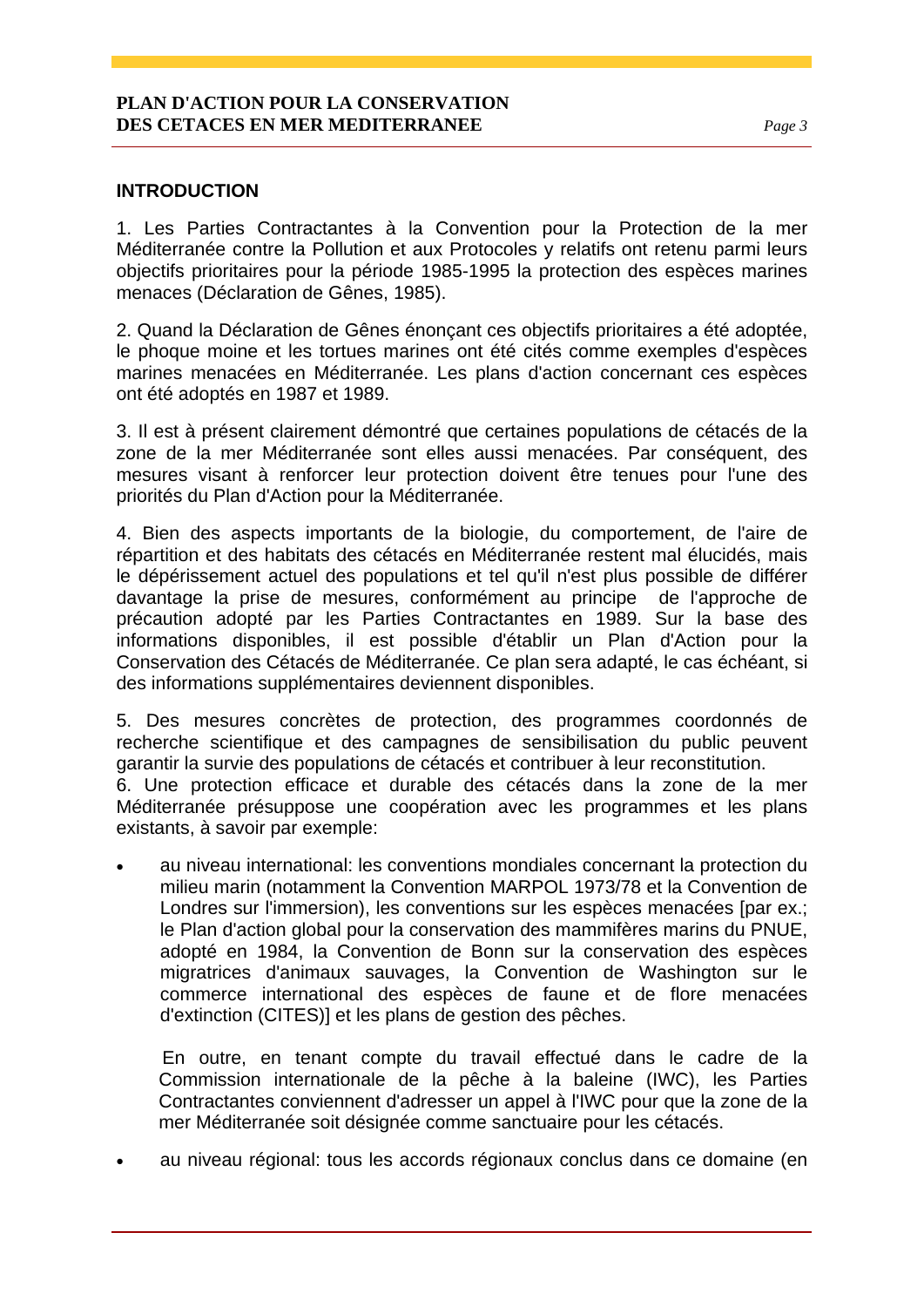particulier, le Conseil général des pêches pour la Méditerranée (CGPM) de la FAO et la Convention de Berne sur la conservation de la flore et de la faune sauvages et des habitats naturels en Europe).

• au niveau national: les mesures adoptées ou devant l'être par les pays méditerranéens.

7. Les menaces les plus sérieuses pour les cétacés sont:

- les prises, définies comme le harcèlement, la chasse, la capture, le massacre ou la tentative de harcèlement, de chasse, de capture ou de massacre de tout cétacés
- la pollution, telle qu'elle est définie par la Convention pour la Convention pour la protection de la mer Méditerranée contre la pollution;
- l'amenuisement ou l'épuisement des ressources en nourriture;
- Les prises accidentelles dans les engins de pêche;
- la dégradation et les perturbations des habitats provoquées par d'autres facteurs.

8. Le présent Plan d'Action pour la conservation des cétacés dans la zone de la mer Méditerranée définit dans leurs grandes lignes des objectifs, des actions prioritaires et des structures de coordination. Ces différentes composantes se renforcent mutuellement et doivent être envisagées ensemble pour avoir les meilleures chances de succès.

# **OBJECTIFS**

9. Le Plan d'action a pour objectifs:

a) la protection, la conservation et la reconstitution des populations de cétacés dans la zone de la mer Méditerranée;

b) la protection et la conservation des habitats des cétacés comprenant les aires d'alimentation, de reproduction et de parturition, sans toutefois se limiter à ces aspects.

# **PRIORITES**

10. Les priorités générales suivantes sont recommandées:

- interdiction des prises intentionnelles;
- prévention et élimination de la pollution;
- élimination des prises accidentelles dans les engins de pêche;
- prévention de la surexploitation des ressources halieutiques;
- protection des aires d'alimentation, de reproduction et de parturition;
- surveillance continue, recherche, collecte et diffusion des données concernant la biologie, le comportement, l'aire de répartition et les habitats des cétacés;
- activités éducatives destinées au grand public et aux pêcheurs.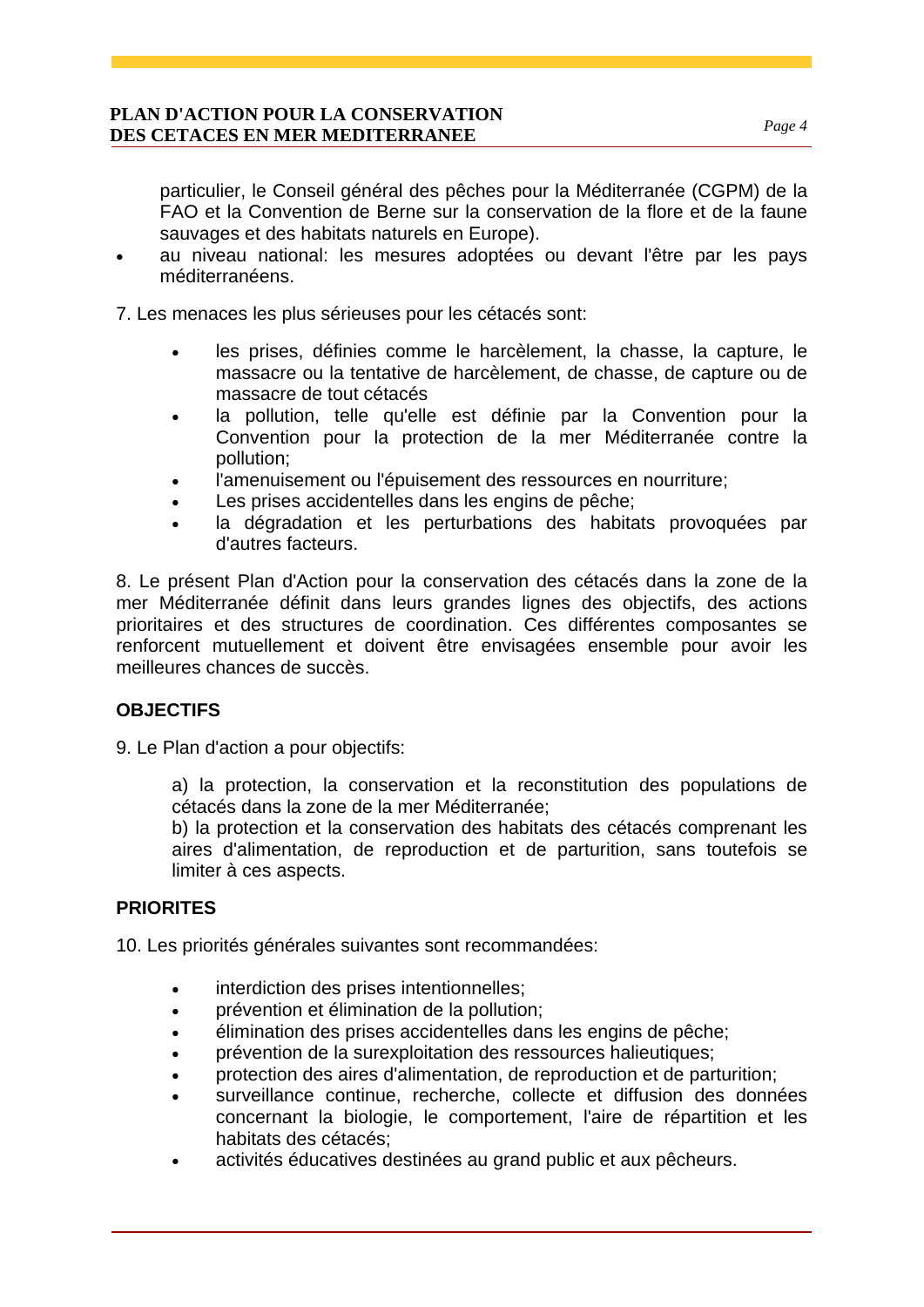# **OBLIGATIONS**

11. Les Parties Contractantes prendront toutes les mesures nécessaires pour garantir un statut de conservation favorable des cétacés en protégeant ceux-ci et leurs habitats des effets induits et cumulatifs résultant, directement ou indirectement, d'activités relevant de leur juridiction ou de leur contrôle nationaux.

Ces mesures devraient comprendre:

- l'interdiction de toute prise intentionnelle et le contrôle rigoureux de l'application des lois en vigueur;
- l'adoption de politiques halieutiques permettant d'éviter les effets néfastes des pêches sur le statut de conservation des cétacés dans la zone de la mer Méditerranée;
- la réglementation des engins et des pratiques de pêche afin d'éliminer les prises accidentelles et de prévenir la perte ou l'abandon des engins de pêche en mer;
- l'interdiction des filets dérivants de grande taille;
- la remise en liberté de tout cétacé, sain et sauf, pris accidentellement dans un enfin de pêche;
- l'adoption de stratégies nationales et régionales visant à la suppression progressive des rejets de composés toxiques dans la zone de la mer Méditerranée, en accordant la priorité aux substances énumérées aux listes noire et grise du Protocole relatif à la protection de la mer Méditerranée contre la pollution d'origine tellurique;
- la mise en place d'installations portuaires de réception des détritus générés par les navires, des eaux de cale et de ballast;
- le développement de la recherche scientifique et des activités de surveillance, en recourant à des procédures non destructrices et non envahissantes afin:

a) d'évaluer le statut, la dynamique et les mouvements saisonniers des populations concernées;

b d'identifier les menaces existantes et potentielles pour les diverses espèces;

c) d'exploiter pleinement les informations que l'on obtiendra progressivement grâce à la mise en place d'un système efficace de notification des spécimens pris accidentellement et échoués, la réalisation d'autopsies complètes en vue de prélever des tissus pour étude ultérieure et de déceler les causes possibles de la mort en s'attachant tout spécialement aux charges de contaminants, aux contenus gastriques, aux phénomènes pathologiques et à toute anomalie physiologique ou anatomique;

- la création d'un réseau d'aires marines protégées, y compris les aires d'alimentations, de reproduction et de parturition des cétacés;
- le développement de vastes campagnes pour accroître la sensibilisation du public et des pêcheurs et les inciter ainsi à soutenir les mesures de conservation et à encourager l'instauration de

*Page 5*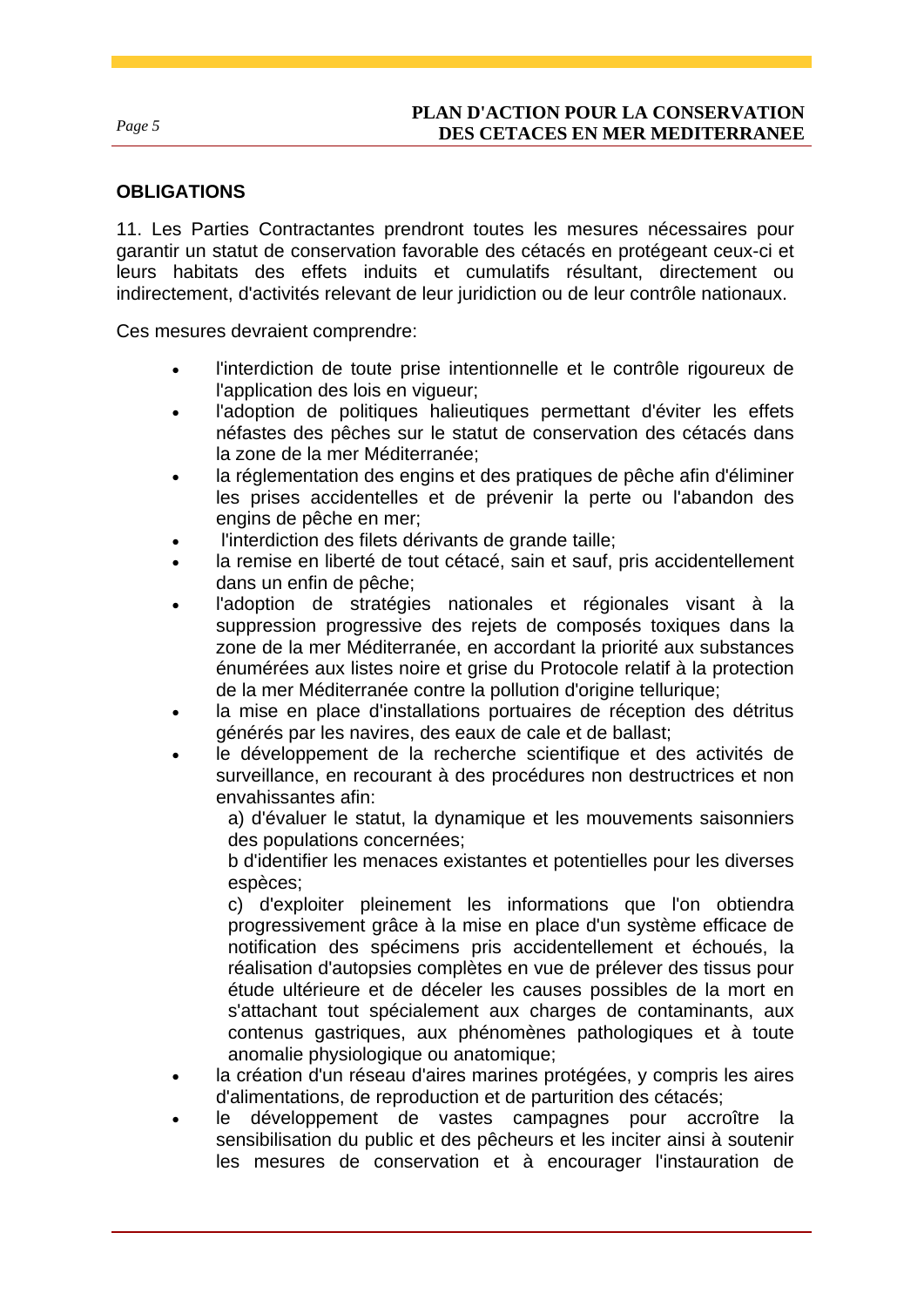programmes d'observateurs bénévoles qui signaleront les spécimens repérés et échoués.

- Le statut de conservation sera jugé "favorable" quand:
- les données sur la dynamique des populations indiqueront que les cétacés de la zone de la mer Méditerranée se maintiennent à long terme comme un élément viable de l'écosystème;
- l'aire de répartition des cétacés dans la zone de la mer Méditerranée ne sera pas en voie de diminution à court terme et, selon toute vraisemblance, à long terme ;
- qu'il y aura au moment même et dans un avenir prévisible un habitat suffisant dans la zone de la mer Méditerranée pour assurer un maintien à long terme des cétacés.

12. Les Parties Contractantes s'engagent à appliquer les mesures de conservation prescrites dans le présent Plan d'Action et à coopérer étroitement pour obtenir et maintenir un statut favorable de conservation des cétacés.

# **STRUCTURES DE COORDINATION**

13. Il est nécessaire de coordonner les activités envisagées dans le présent Plan d'Action. Il est estimé que le Centre d'Activités Régionales/Aires Spécialement Protégées (CAR/ASP) du Plan d'Action pour la Méditerranée constitue le centre le plus approprié pour assumer cette coordination en coopération avec les autres organismes concernés.

14. Le Centre aura pour principales fonctions:

a) de collecter et d'évaluer les données relatives au statut de conservation des cétacés dans la zone de la mer Méditerranée;

b) de diffuser et d'échanger les informations;

c) d'appuyer et/ou d'organiser des réunions d'experts sur des sujets spécifiques concernant les cétacés dans la zone de la mer Méditerranée;

d) de contribuer à l'identification, à la sélection et à la création d'aires marines protégées pour les cétacés;

e) d'élaborer pour les Parties Contractantes des recommandations visant à la protection et à la conservation des cétacés dans la zone de la mer Méditerranée ainsi qu'un calendrier et des propositions financières pour leur application;

f) d'organiser des cours de formation dans ce domaine.

15. Le statut de conservation des cétacés dans la zone de la mer Méditerranée, la teneur du présent Plan d'Action et sa mise en oeuvre seront réexaminés tous les quatre ans.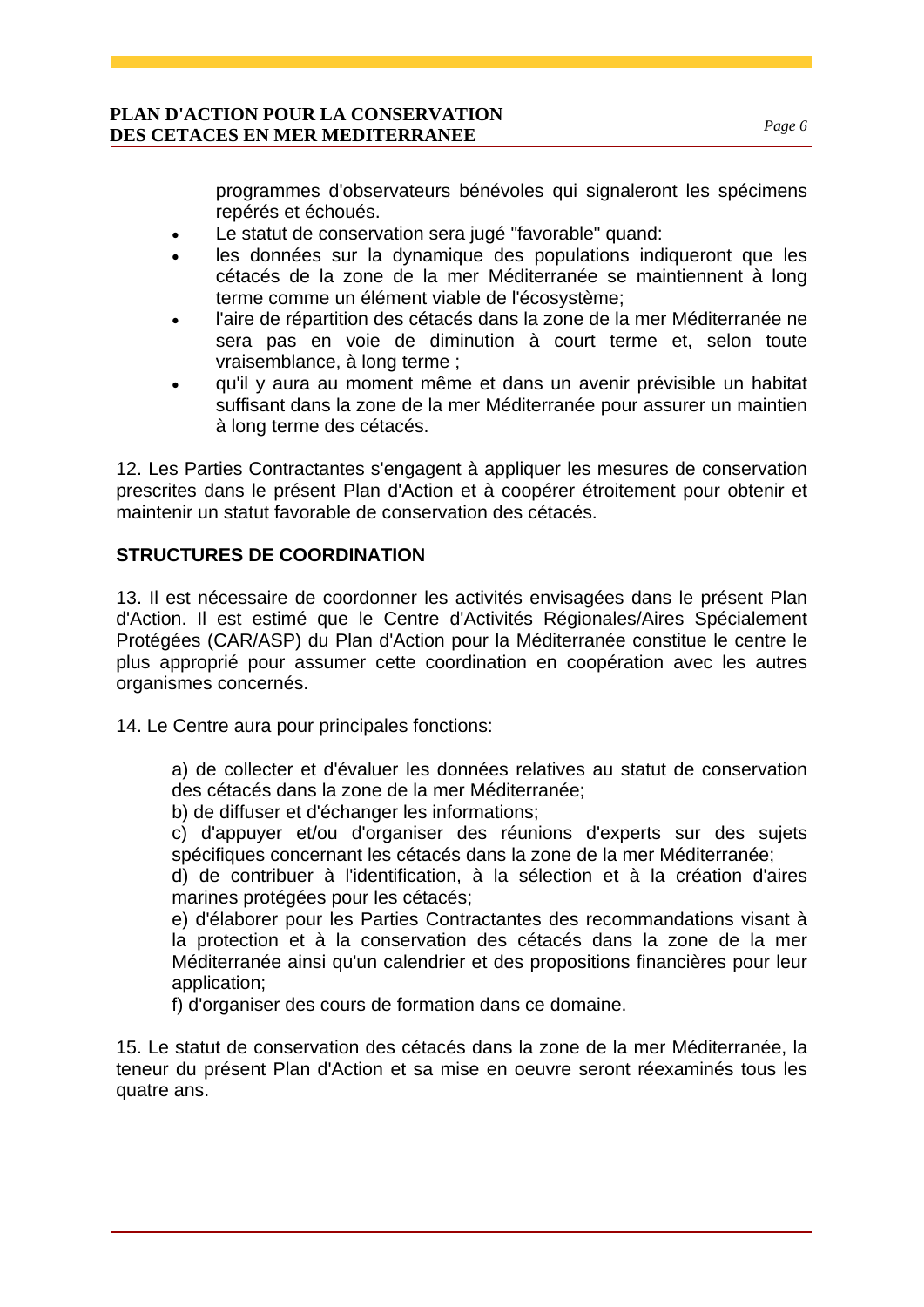#### *Page 7*

### **APPENDICE**

# **Points additionnels pour la mise en oeuvre du Plan d'Action pour la Conservation des Cétacés en mer Méditerranée**

Conformément au mandat donné par la 7ème réunion ordinaire des Parties Contractantes à la Convention pour la Protection de la mer Méditerranée contre la Pollution et les protocoles y relatifs (Le Caire, 8-11 octobre 1991), les points focaux nationaux pour les aires spécialement protégées, durant leur 2ème réunion tenue à Athènes du 28 au 30 octobre 1992, ont adopté les points additionnels suivants pour la mise en application du Plan d'Action pour la Conservation des Cétacés en mer Méditerranée:

Les Parties Contractantes évalueront, s'ils en ont une, leur politique nationale concernant la conservation des cétacés, prépareront dans un délai d'une année un document d'évaluation au niveau national et communiqueront ce document au Secrétariat.

En outre les Parties Contractantes procéderont aux actions suivantes:

# **LEGISLATION**

Adopter, s'ils ne l'ont pas encore fait, et appliquer les législations pour, dans un délai de deux ans:

- interdire la capture volontaire des cétacés;
- interdire à tout bateau de détenir à bord ou d'exercer des activités de pêche avec un ou plusieurs filets maillants dérivants dont la longueur individuelle ou cumulée est supérieure à 2,5 kilomètres;
- interdire l'abandon à la mer de filets ou autres engins de pêche;
- imposer la libération dans de bonnes conditions des cétacés capturés accidentellement.

Dans les meilleurs délais, identifier et évaluer les autres menaces pesant sur les cétacés, en particulier la pollution, les pratiques et techniques de pêche qui ont une incidence négative importante sur les cétacés, et, une fois identifiées, préparer la législation appropriée pour y remédier.

### **GESTION**

En ce qui concerne les actions de gestion nécessaires à la conservation des cétacés, les Parties Contractantes ont convenu de:

### Politique halieutique

demander aux organisations concernées, notamment le CGPM de la FAO, de mettre au point des politiques halieutiques permettant d'éviter les impacts négatifs des pêches sur les cétacés de la mer Méditerranée;